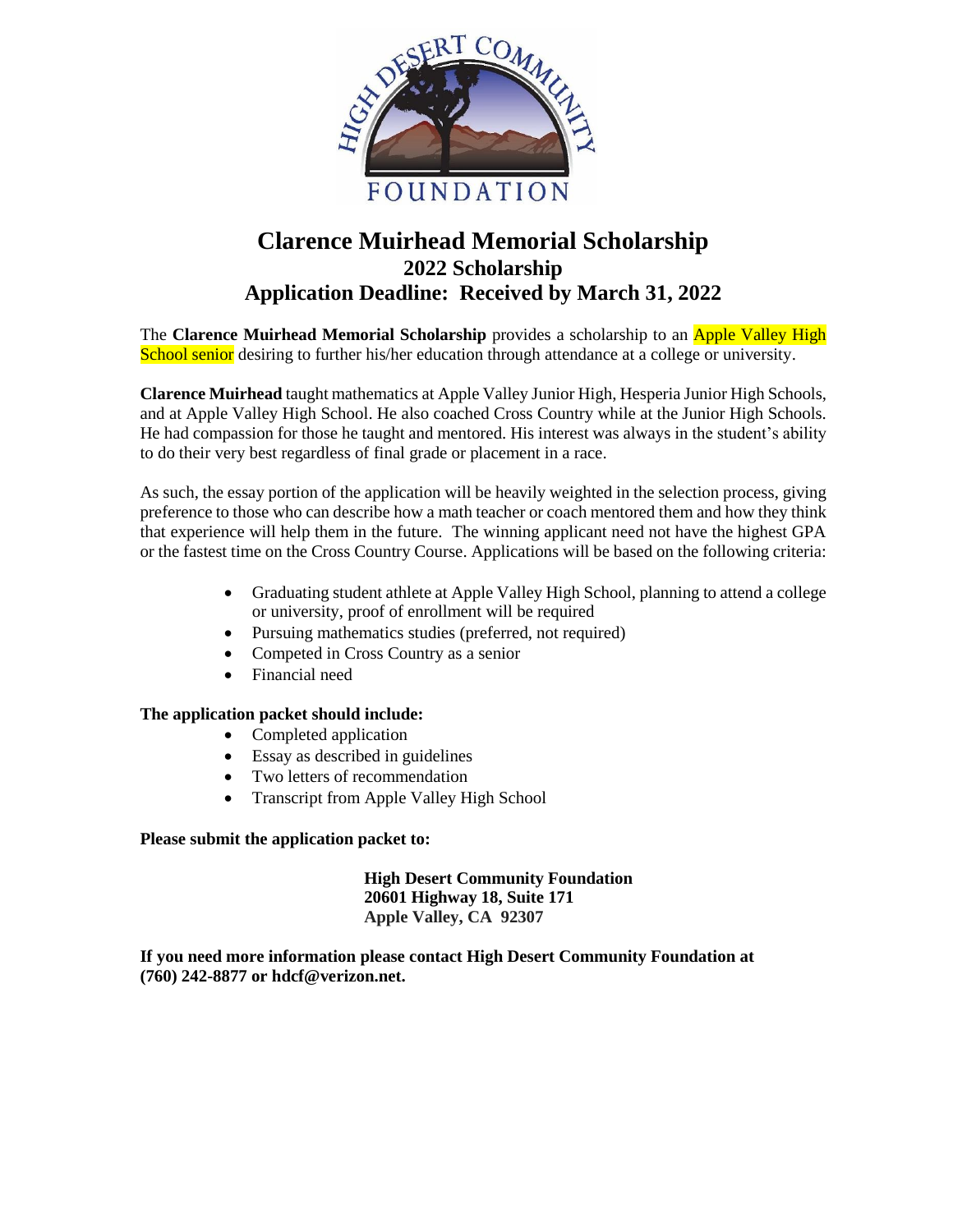

# **Clarence Muirhead Memorial Scholarship 2022 Scholarship Application Received By: March 31, 2022**

| <b>Please Print or Type</b>                |  |
|--------------------------------------------|--|
| <b>APPLICANT INFORMATION</b>               |  |
|                                            |  |
|                                            |  |
|                                            |  |
|                                            |  |
|                                            |  |
|                                            |  |
| <b>EDUCATION</b>                           |  |
|                                            |  |
|                                            |  |
|                                            |  |
|                                            |  |
| Planned Course of Study/Educational goals: |  |
|                                            |  |
|                                            |  |
|                                            |  |
|                                            |  |